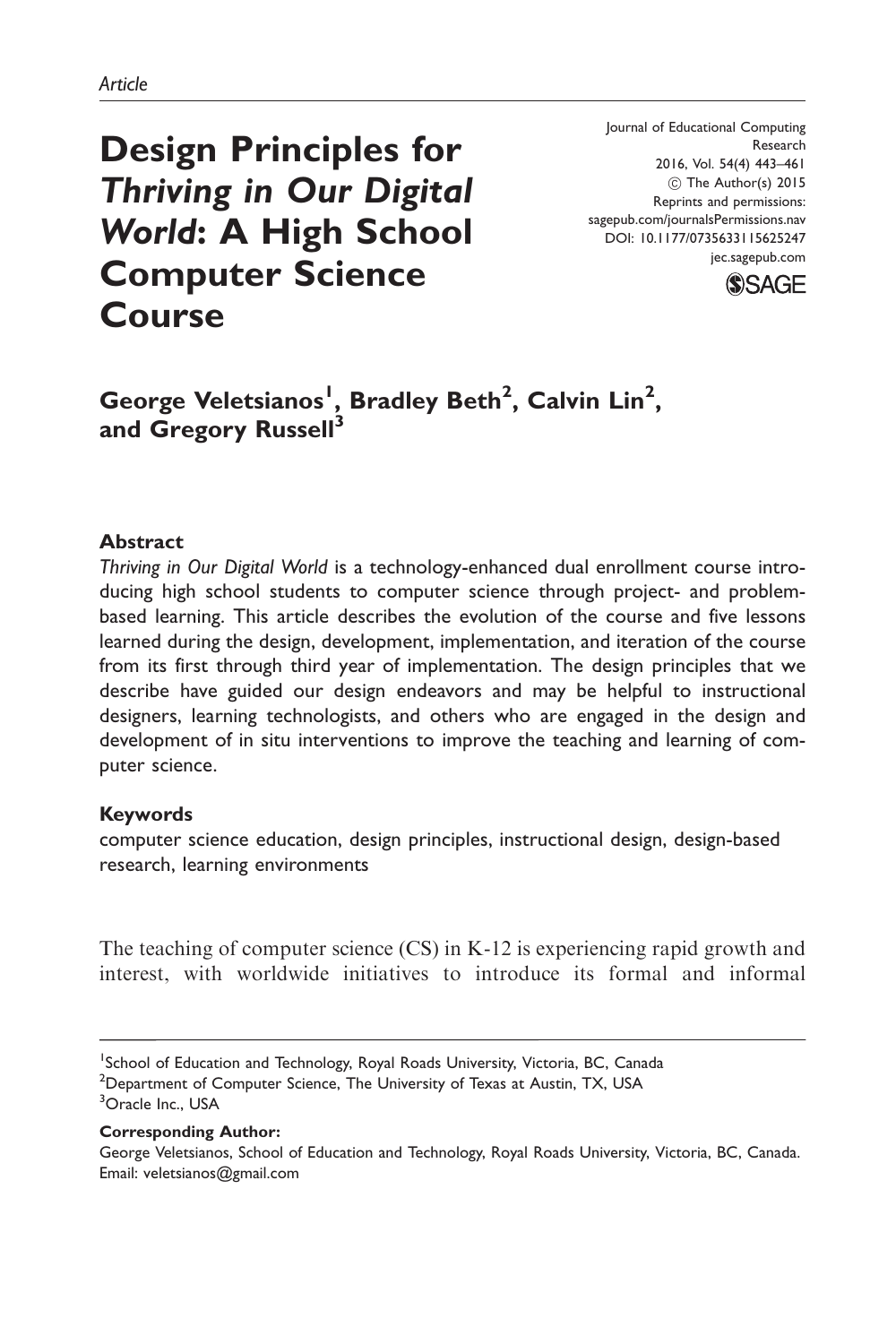instruction and dissemination, including efforts in France (Baron, Drot-Delange, Grandbastien, & Tort, 2014), New Zealand (Bell, Andreae, & Robins, 2014), and the United Kingdom (Brown, Sentance, Crick, & Humphreys, 2014). Improvements in CS education are often cited as potential solutions to low enrollments in CS across the United States (Gal-Ezer & Stephenson, 2009; Ryoo, Margolis, Lee, Sandoval, & Goode, 2013; Simard, Stephenson, & Kosaraju, 2010), especially among women and ethnic minorities (Girl Scouts Research Institute, 2012; Simard et al., 2010). Many efforts to disseminate CS resources and best practices have encountered limited success beyond local implementations (Simard et al., 2010), and CS teachers often find themselves without the materials, resources, or support necessary to improve learning, engagement, and equity in their classrooms. Significantly, Almstrum, Hazzan, Guzdial, and Petre (2005) note that "too much of the research in computing education ignores the hundreds of years of education, cognitive science, and learning sciences research that have gone before us" (pp. 191–192).

To address these issues, the U.S. National Science Foundation supports efforts to develop a knowledge base for computing education in K-12 and to broaden participation and education in computing, including collaborations with experts in other content areas (e.g., Gilbert, 2006). Many of these initiatives focus on the development of CS education resources and supports that will directly impact teaching and learning in CS classrooms. For example, educators from the Santa Fe Institute and the University of New Mexico have developed New Mexico Computer Science for All with an interdisciplinary approach to prepare high school STEM teachers to teach CS through computerized modeling and simulation (Astrachan, Osborne, Lee, Beth, & Gray, 2014). In partnership with the College Board, CS educators, researchers, and experts have developed an introductory course called AP Computer Science: Principles that aspires to "introduce students to the central ideas of computer science, to instill ideas and practices of computational thinking, and to have students engage in activities that show how computing changes the world" (The College Board, 2014). A parallel curriculum, *Exploring Computer Science*, focuses on engaging students with and training teachers to teach inquiry-based CS (Exploring Computer Science, 2015). Each of these initiatives attempts to improve CS education and access at the K-12 level by addressing pedagogical and instructional issues.

The U.S. National Science Foundation's funding of CS education has encouraged the computing education community to partner with education researchers. Unfortunately, computing education research suffers from a problem identified in education research, namely, that in situ interventions addressing educational problems may be best examined and addressed using design-based research (DBR) rather than predictive research (Reeves, 2006, 2011). Thus, we believe that detailed descriptions of the design decisions and principles used to develop and refine interventions will be helpful to computing education designers and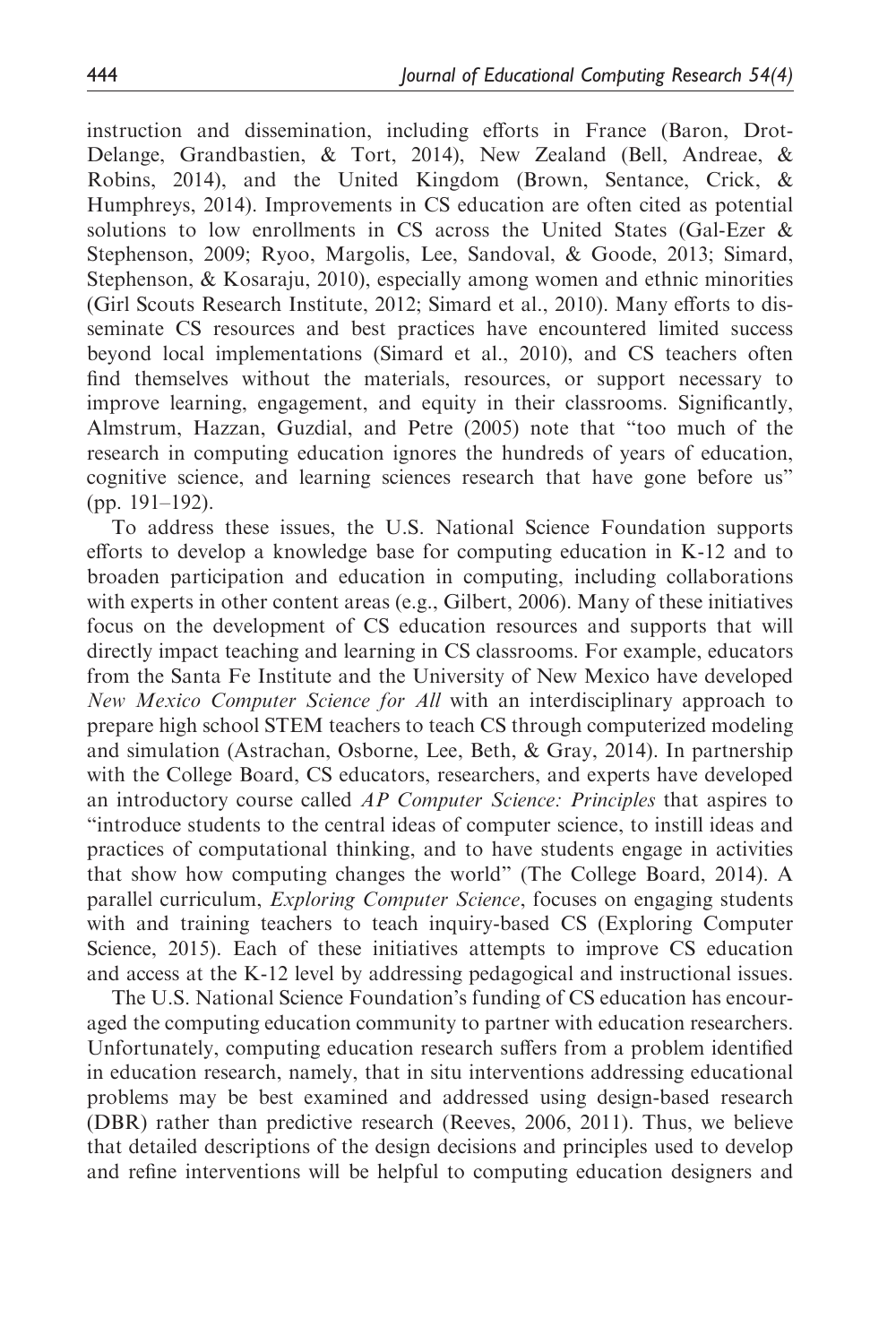researchers as they seek to develop new learning environments and to refine existing ones.

In this article, we describe the design, development, evolution, and design principles that were developed for a dual enrollment CS course called Thriving in Our Digital World (TODW), implemented in 5, 13, and 14 high schools in Years 1, 2, and 3, respectively. Our work lies at the intersection of learning design, learning technologies, and CS education. We first provide a general description of the course. Next, we describe the initial design efforts to create the course, the rapid development of the pilot initiative, and the lessons learned from the implementation and evolution of the initiative.

# Thriving in Our Digital World

TODW is a dual enrollment course that introduces CS to high school students. The main features of the course are as follows:

- . It is guided by CS Principles (The College Board, 2014, p. 2) which is a curricular framework describing "the content, practices, thinking, and skills central to the discipline of computer science."
- . It is informed by student-centered pedagogies, with emphasis on problembased learning (PBL) and project-based learning.
- . It is divided into modules, with each module focusing on a particular area and guided by a small number of problems or projects (e.g., in the Artificial Intelligence module, students programmed video game components in order to learn about the different ways to employ artificial intelligence strategies).
- . It is structured so that students work in small groups to create tangible artifacts that address each problem.
- . It is taught in a blended fashion, where teachers facilitate regularly scheduled classroom sessions in a face-to-face 1:1 computing environment and where all learning materials are located in an online learning environment that facilitates the use of digital resources, assignment submission, and management of the course at geographically dispersed schools.
- . It is assessed via end-of-module artifacts and examinations that address module problems or projects.

The aim of the course is to improve the teaching of CS, to engage underrepresented populations in CS, and to increase the number of CS students and teachers at the high school level. The course used an open textbook, made use of open educational resources and media developed by course developers, and is available under a Creative Commons license. The course was developed by a team of learning designers, education researchers, and CS experts, and it was refined by the same team with feedback from K-12 teachers, students, and external evaluators. Now in its third year of offering, the course has been offered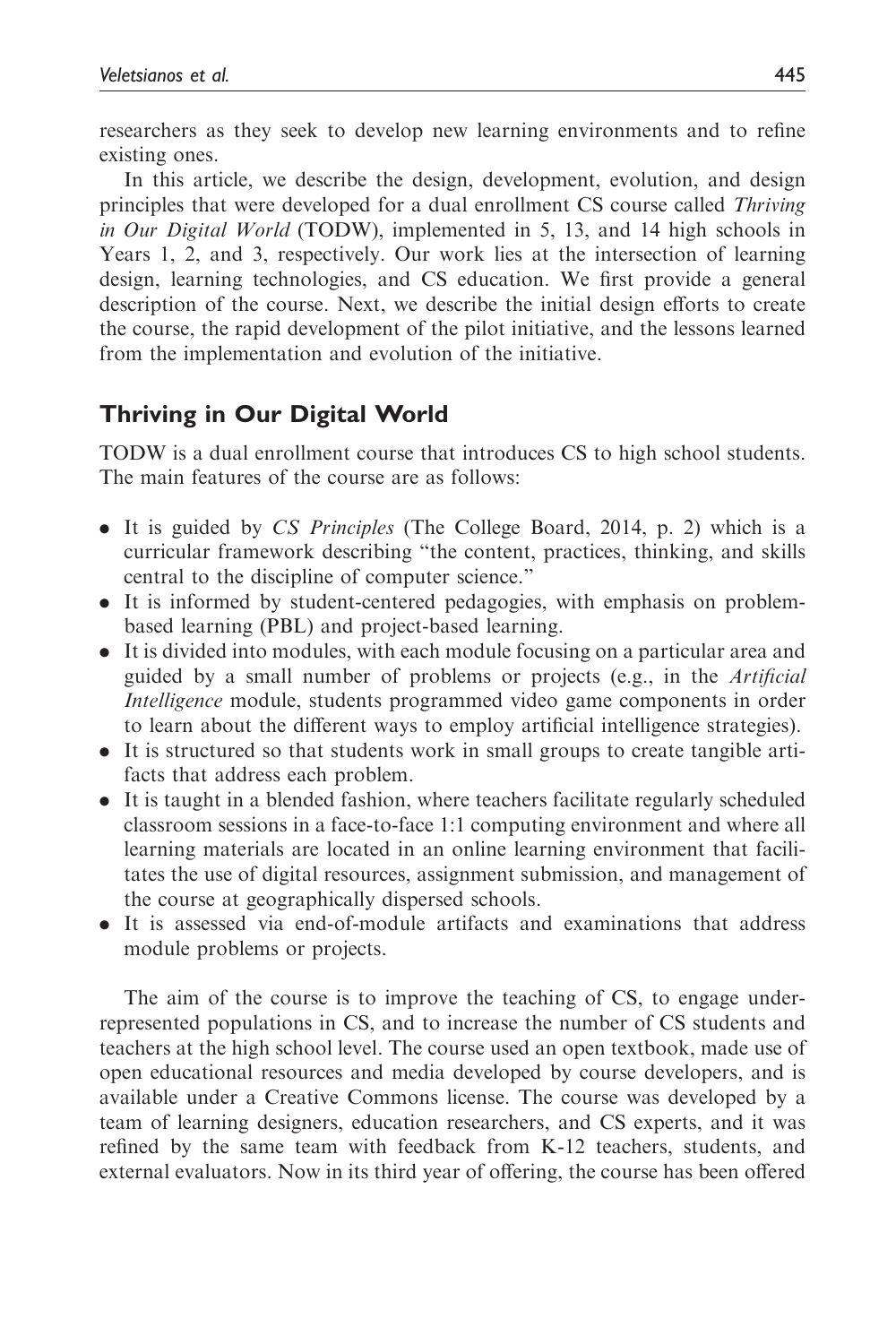|              |                                      |              | AP computer science A |
|--------------|--------------------------------------|--------------|-----------------------|
|              | Thriving in Our<br>Digital World (%) | Texas $(\%)$ | United States (%)     |
| Female       | 30.3                                 | 23.5         | 19.2                  |
| <b>Black</b> | 6.7                                  | 3.6          | 3.9                   |
| Hispanic     | 32.9                                 | 19.2         | 8.3                   |

Table 1. Demographic Comparison of Underrepresented Groups.<sup>2</sup>

at 23 high schools and to more than 500 students across the state of Texas. These students represent a diverse population not typically seen in college preparatory CS courses. For instance, 32.1% and 21.2% of students enrolled qualified for free or reduced lunches in 2012 and 2013, respectively. Table 1 illustrates how TODW enrollments of underrepresented groups compared with those of Advanced Placement CS.

## Instructional Model and the Foundations of the Course

A backwards design methodology (Wiggins & McTighe, 2006) was used to outline the mindsets and competencies that the team wished the students to gain by the end of the course, and then worked backwards to design and develop draft versions of activities, assessments, course goals, course themes, course structure, and learning objectives. Early meetings focused on the development of module topics and learning objectives from the CS Principles, brainstorming of authentic problems and projects for each module, organization of course content within learning modules, and the selection of a learning management system to host course content and interactions.

The instructional model used was based on Krajcik and Blumenfeld's (2006) PBL model. The model worked as follows: Each module and overarching problem was launched with an anchor video that provided context and engaged students with the content (Kumar, 2010). This aspect of the project was heavily influenced by the work of the Cognition and Technology Group at Vanderbilt (1990, 1992), which developed and examined the use of anchor videos to enhance science instruction. Students then read and discussed the problem description as well as the rubric for evaluation. Next, students formed groups, completed group contracts, and began completing "Know, Want to Know, Learned" charts that helped identify preconceptions and knowledge gaps. From there on, students collaborated in inquiry learning activities. Teachers presented content, facilitated classroom discussions, lead tutorials, and provided students with feedback. Groups were explicitly provided with opportunities to work on their projects during "work days" and to evaluate and reflect upon their and their peers' work (e.g., rubric checks). At the conclusion of each module, student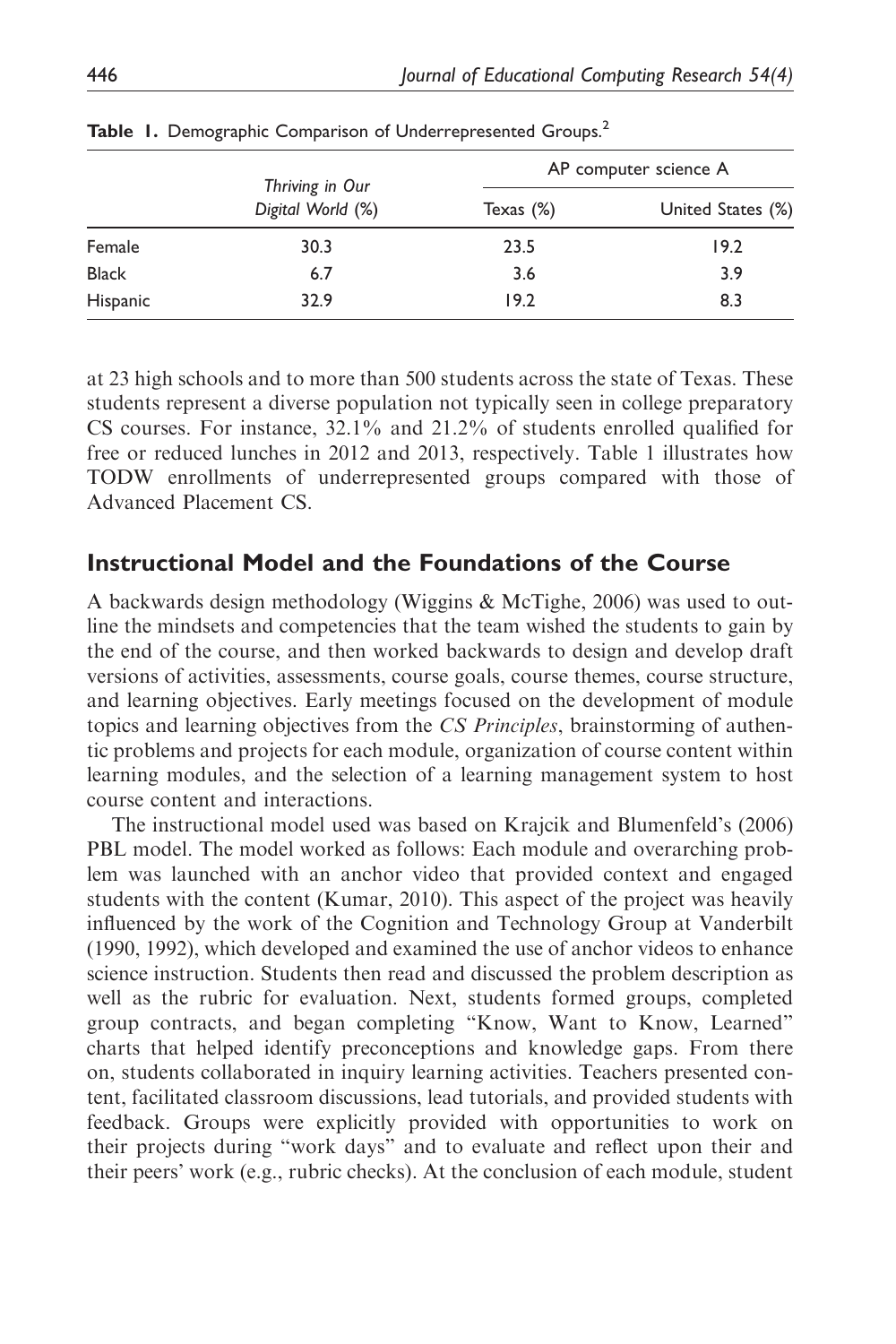

Figure 1. A graphical overview of the instructional model used in Thriving in Our Digital World.

learning was informally assessed via presentations and reflections and formally assessed via final projects and summative examinations. Thus, all modules included anchor videos, Know, Want to Know, Learned charts, peer feedback activities for final projects, and collaboration evaluations. Group presentations and reflections, however, changed from module to module. Figure 1 provides a graphical overview of this model.

Since problems and projects were going to be central in TODW, one major aspect of the project entailed consulting the relevant literature and devising characteristics for the problems and projects presented to learners. It was decided that each problem should

• be open-ended and inquiry-based,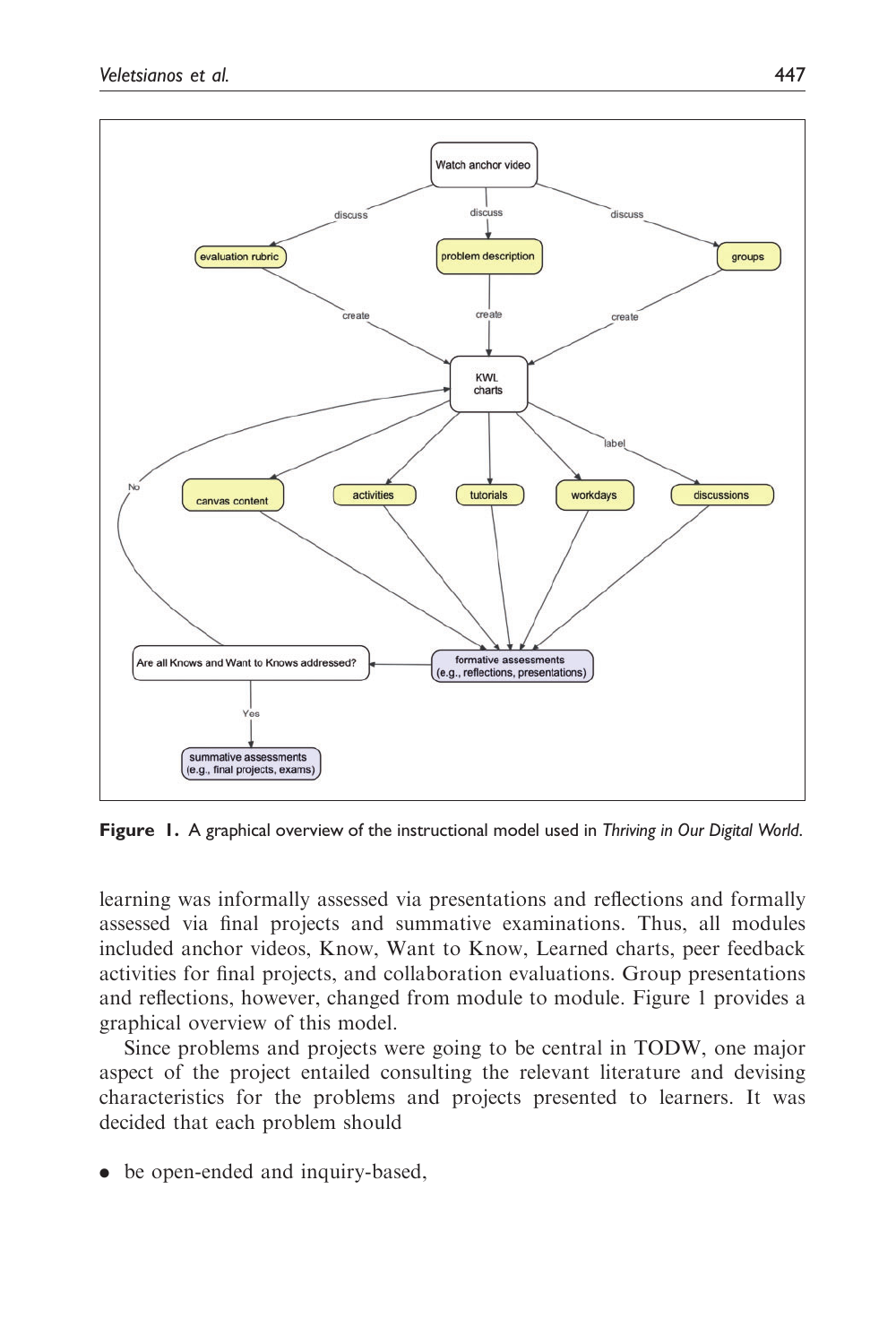- . represent authentic tasks performed by professional computer scientists,
- require the authentic application of CS knowledge and skills,
- . address higher order thinking skills,
- necessitate student collaboration.
- . utilize PBL-specific scaffolds, and
- . integrate multiple learning technologies.

Projects and problems that would challenge but appeal to high school students were sought. Table 2 outlines the course modules at the time of writing. The modules are organized in a logical order of increasing complexity. Individual learning objectives are in subtopics within each module. For example, the learning objective, "students will be able to extract structured information from unstructured data," is organized into the subtopic *Extraction* within the Big Data module.

Each module, with the exception of Programming, was centered on a large problem or project in which students had to work in small groups to devise a solution. In their groups, students engaged in a number of learning activities specified in the Canvas learning management system. As can be seen from Figure 2 which shows the front page of one of the course modules, the students were guided through content in the form of PowerPoint lectures, reading material, and videos as well as assignments and homework, most of which were completed within the Canvas site. The supporting activities were intended to develop students' knowledge pertaining to CS (cf. Anderson, 1982).

## Iterative Design

Although we used backwards design to match outcomes to activities, we used an iterative rapid prototyping approach to design and develop curricular materials due to (a) the large scope of the course curriculum, (b) the small size of our team, (c) a limited time frame, (d) limited available learning materials, and (e) the paucity of research on CS education (Guzdial, 2011). A rapid prototyping approach is flexible and allows ample opportunities for feedback (Tripp  $\&$ Bichelmeyer, 1990). Phases of design, implementation, evaluation, and revision informed and overlapped each other, allowing us to continuously adapt our design to address unforeseen challenges.

Early in this process, we conducted pilot implementations with two teachers and formative evaluations with six teachers. In the software development field, the terms alpha and beta are used to refer to the earliest forms of developed products. These product designations signify that the products are still imperfect. *Alpha* designates a very rough, untested, and buggy product, and *beta* designates an improved and mostly functional product, in which bugs are still expected, though far less in number. Our pilot implementation consisted of an alpha product: Although we completed a basic framework for the entire course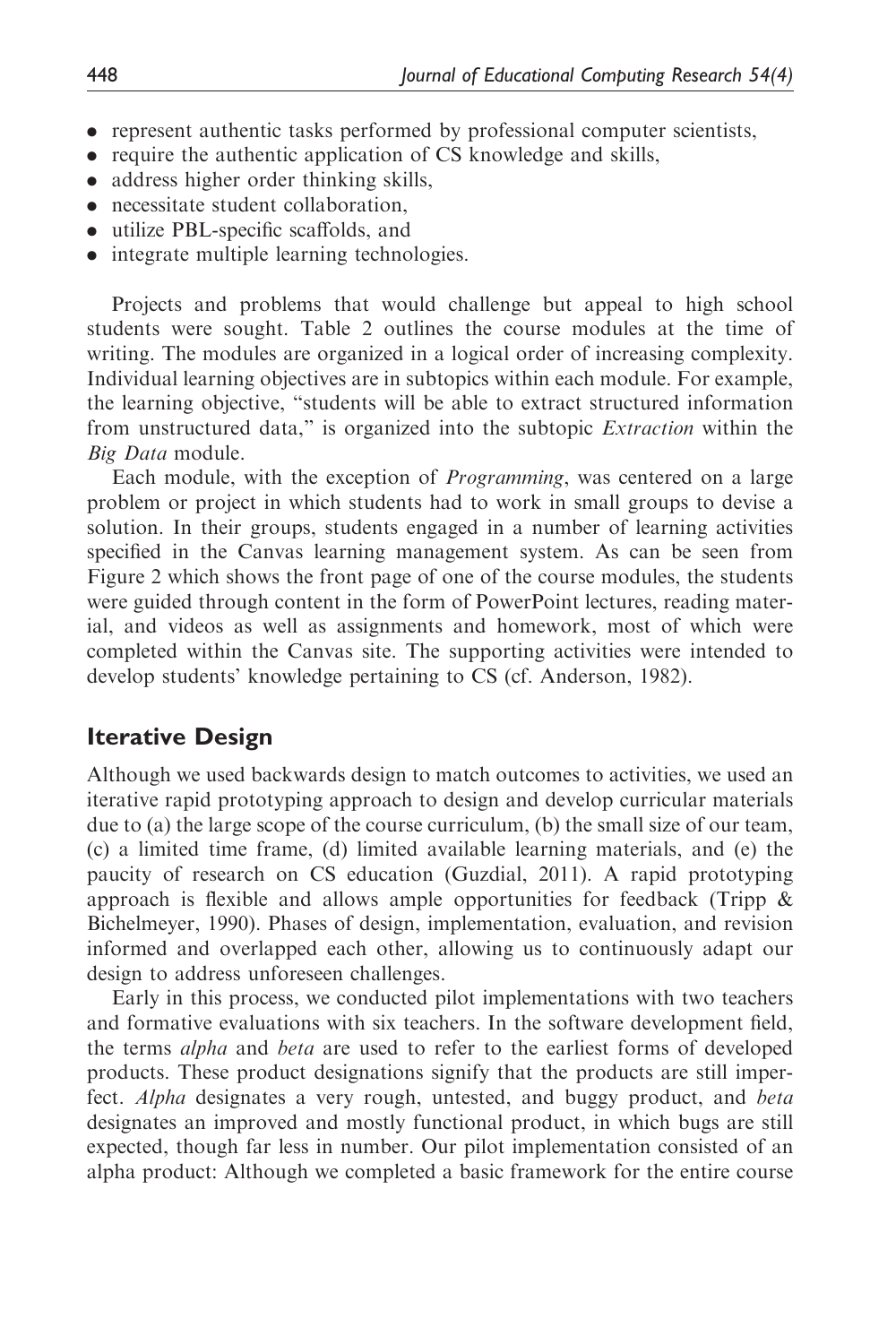| Module               | Description                                                                                                                                                                                                                                            | Projects, problems, and tasks                                                                                           | Examples of computer science con-<br>cepts addressed                                                              |
|----------------------|--------------------------------------------------------------------------------------------------------------------------------------------------------------------------------------------------------------------------------------------------------|-------------------------------------------------------------------------------------------------------------------------|-------------------------------------------------------------------------------------------------------------------|
| Impact               | wrongly accused. A senior was a<br>online identity was been used to<br>Martindale High School, and an<br>victim of identity theft, and his<br>cyberbully a first-year student.<br>A crime has been committed at<br>innocent student has been           | Practice digital forensics in order to<br>exonerate a student falsely<br>accused of cyberbullying.                      | Students will able to compare and<br>contrast modern technologies<br>with those before the Digital<br>Revolution. |
| Programming          | entists create models of possible<br>create music and visual art, sci-<br>and businesses create jobs and<br>design and test possible cures,<br>products, medical researchers<br>worlds, engineers build new<br>Through programming, artists<br>wealth. | Develop a unique program of your<br>commands and the Scratch pro-<br>own design using fundamental<br>gramming language. | decision-making through the use<br>Student will be able to simulate<br>of condition-controlled loop<br>blocks.    |
| Representation       | they want a new controller for<br>A startup video game company is<br>making their first game, a two-<br>dimensional side-scroller, and<br>the game.                                                                                                    | press of a virtual controller and<br>Program the role of each button<br>map them to specific binary<br>representations. | between decimal and binary rep-<br>Students will be able to convert<br>resentation of numbers.                    |
| Digital manipulation | bits to achieve a wide variety of<br>Computer scientists manipulate<br>All digital media consists of bits.<br>outcomes. Image editors can                                                                                                              | Create a digital image filter that can<br>complete postprocessing effects<br>algorithmically.                           | Students will be able to explain the<br>lossless compression algorithms.<br>differences between lossy and         |
|                      |                                                                                                                                                                                                                                                        |                                                                                                                         | (continued)                                                                                                       |

Table 2. TODW Modules, Descriptions, and Tasks. Table 2. TODW Modules, Descriptions, and Tasks.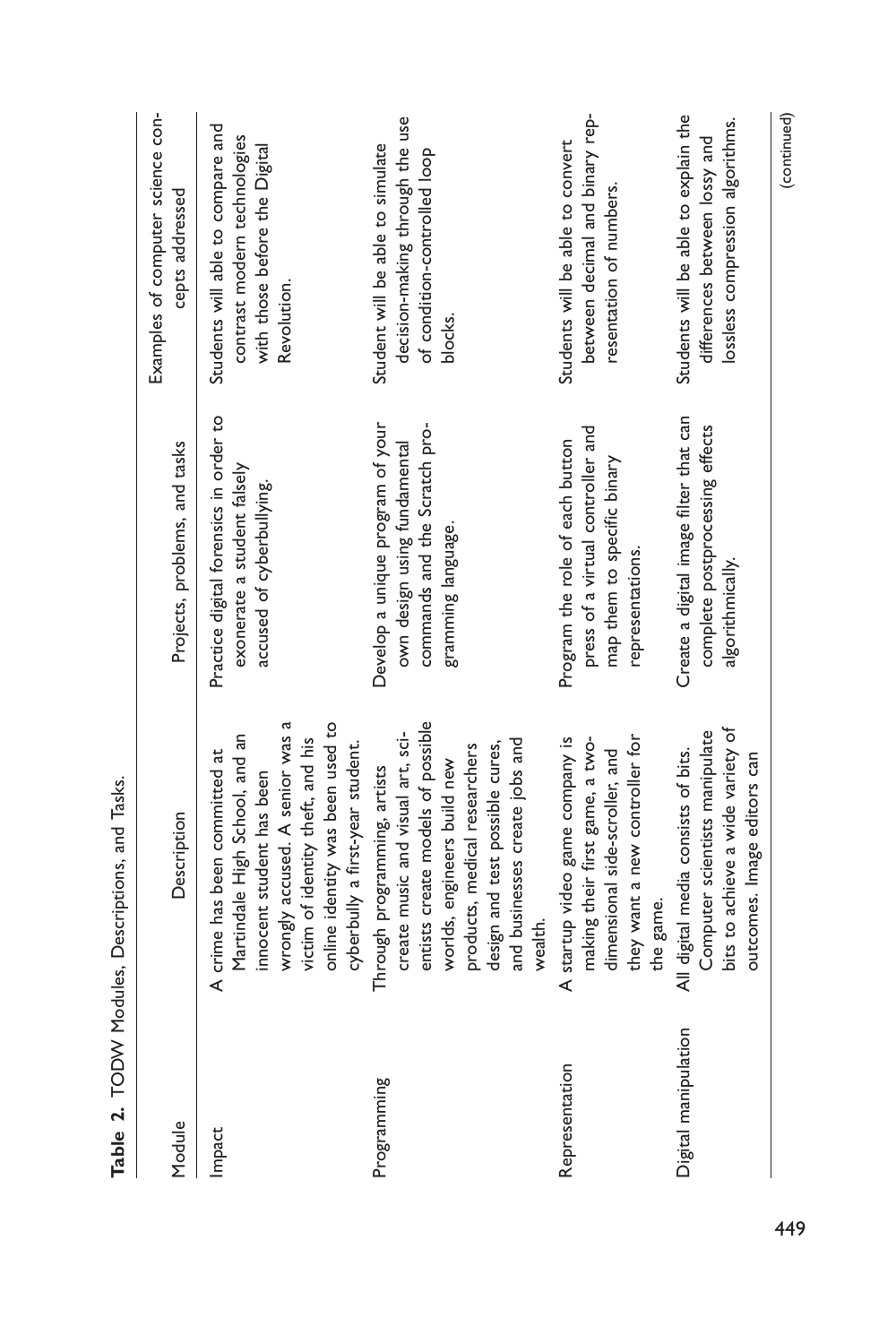| Table 2. Continued                           |                                                                                                                                                                                                                                                                |                                                                                                                                                                         |                                                                                                              |
|----------------------------------------------|----------------------------------------------------------------------------------------------------------------------------------------------------------------------------------------------------------------------------------------------------------------|-------------------------------------------------------------------------------------------------------------------------------------------------------------------------|--------------------------------------------------------------------------------------------------------------|
| Module                                       | Description                                                                                                                                                                                                                                                    | Projects, problems, and tasks                                                                                                                                           | Examples of computer science con-<br>cepts addressed                                                         |
|                                              | transform many characteristics of<br>mathematical functions automat-<br>ically. Video game environments<br>software can perform complex<br>images with ease. Productivity<br>can be rendered dynamically.                                                      |                                                                                                                                                                         |                                                                                                              |
| Big Data                                     | innovative ideas, applications, and<br>knowledge. Many of these innov-<br>ations and discoveries are shared<br>intended to "change the world."<br>Big data is all around us, and every<br>day, big data analysis leads to<br>via TED talk presentations        | duct in-depth data analysis on big<br>data sets, and present the results<br>topic/theme of your choice, con-<br>Complete extensive research on a<br>to a live audience. | creation of structured data from<br>Students will be able to model the<br>unstructured datasets.             |
| ä<br>gence: Turing te<br>Artificial intelli- | startling ways, but can they actu-<br>mimic human conversations in<br>Artificially intelligent chatterbots<br>ally pass for human?                                                                                                                             | Design and administer a Turing Test<br>that can distinguish between an<br>artificially intelligent chatterbot<br>and a human.                                           | "chatterbot" for pattern recog-<br>Students will be able to analyze a<br>nition and manipulation.            |
| gence: Maze game<br>Artificial intelli-      | Different types of artificial intelli-<br>In a single player video game, your<br>opponent is the computer. The<br>gence lead to different types of<br>computer relies on artificial<br>intelligence to try and beat<br>players in a variety of ways.<br>games. | game that use a variety of intelli-<br>gent and unintelligent behaviors<br>Program opponents for a video                                                                | Students will be able to model arti-<br>ficial intelligence "planning" as a<br>form of utility maximization. |

450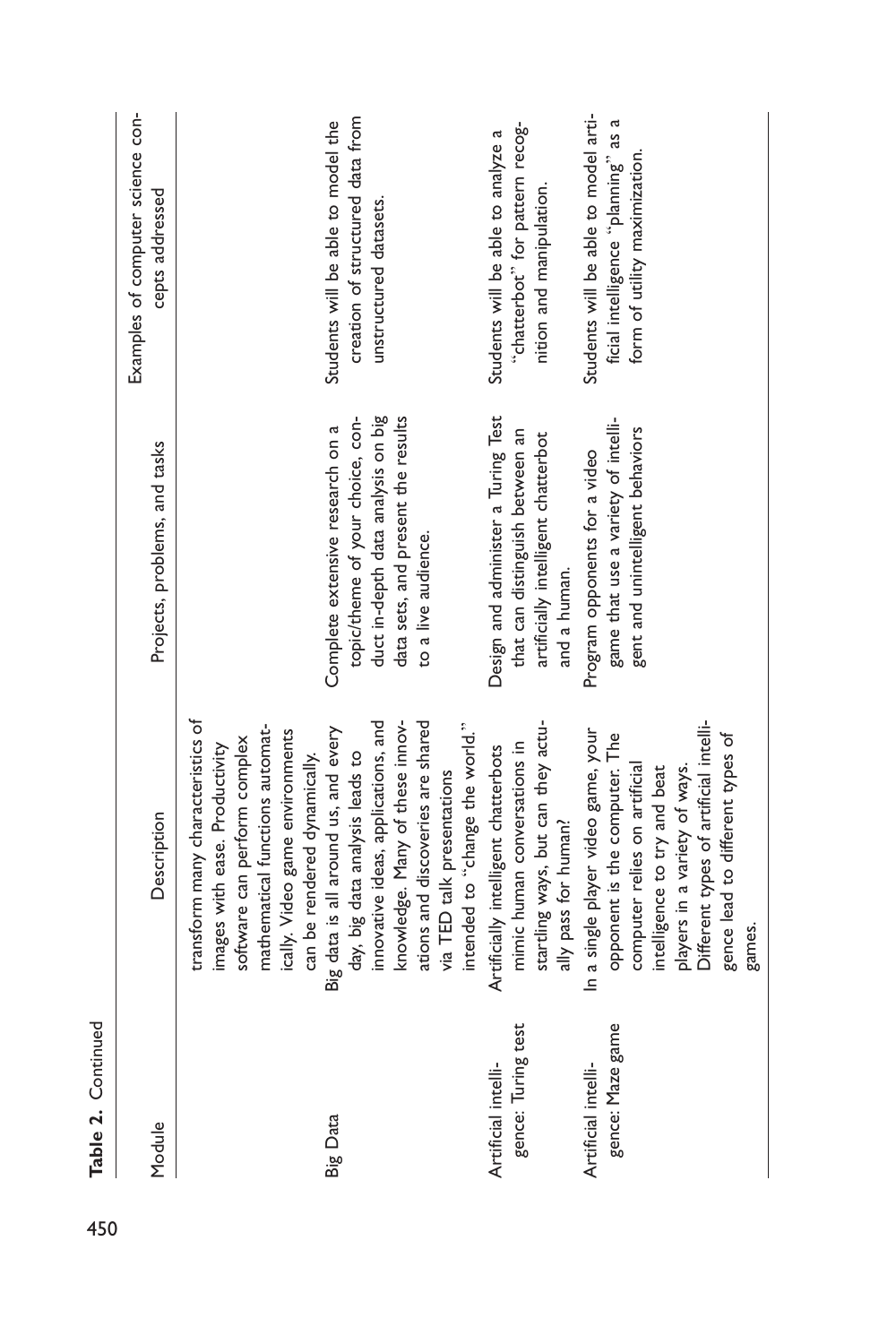

Figure 2. Part of sequence of impact module as present on Canvas.

prior to the pilot implementation, only two complete modules were distributed to teachers. Our formative evaluations consisted of a beta product. Our iterative design and development process allowed us to observe how these early modules were implemented and enabled us to refine our instructional approaches.

The methodology used to generate design principles and instructional approaches was DBR. DBR is a methodology intended to enhance educational interventions through "iterative analysis, design, development, and implementation, based on collaboration among researchers and practitioners in real-world settings" (Wang & Hannafin, 2005, p. 6). Instructional designers have used DBR in order to enhance learning in real-world contexts (Sandoval, 2004). The data informing the generation of the principles described below include analysis of a broad array of ethnographic observations, formative curriculum evaluation, teacher interviews, student focus groups, and researcher reflections on teachers' integration efforts.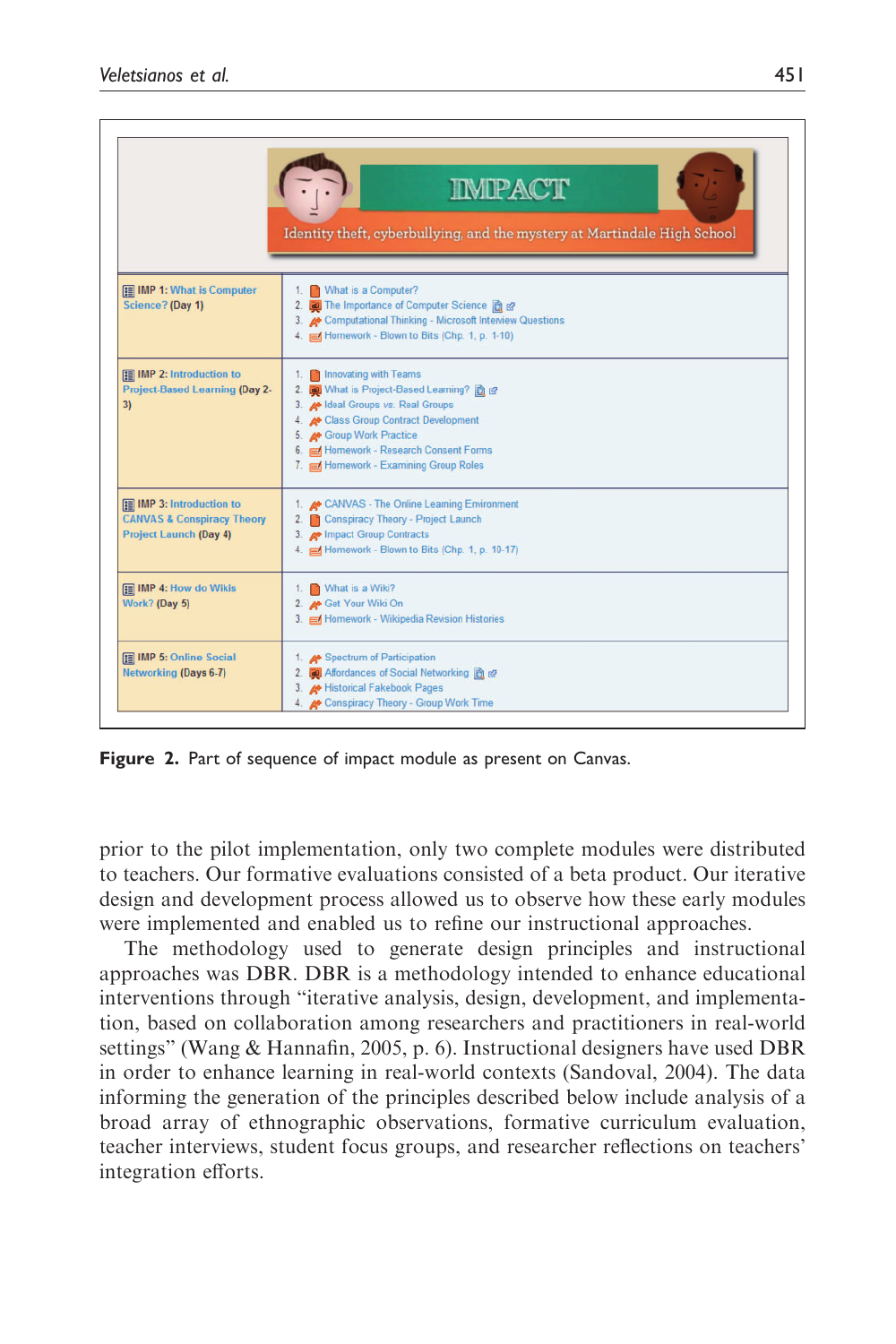In the paragraphs that follow, we describe the design decisions we made as we transitioned from the alpha (Year 1) to the beta (Year 2) to the current (Year 3) version of the course. Based on these revisions, teacher and student reception of modules drastically improved: In Year 1, about 8% of the students enrolled earned college credit, and in Year 2, about 55% of the students enrolled earned college credit. We estimate that between 75% and 80% of students will earn college credit in Year 3. Each school awarded its own course grades for internal purposes by evaluating student projects. To receive college credit, students took an examination that was aimed at evaluating the learning objectives of the course described earlier. The examination was scored by independent third parties. While it is difficult to attribute a particular portion of the stark increase in success in the college credit examination to the design decisions and revisions described later, based on evidence that we have collected, we can say definitively that the revisions described below contributed to student success either directly or indirectly.

# Design Decisions and Evolution

In this section, we describe revisions to TODW that improved the quality of the project as a whole and alleviated a number of contextual challenges of classroom implementation. For each revision, we state a design principle that we followed in future iterations of the course. While we made wide-ranging revisions to our instructional products over the years (e.g., materials were revised to increase the logical flow of instruction, reduce redundancy, and increase rigor while maintaining relevancy), here we report only those design decisions and principles that we believe are novel for learning designers to consider—and especially novel to individuals designing for scale and for CS curricula.

## Build, Evaluate, Improve, and Repeat

One of the guiding principles of this project is inherent in the rapid prototyping model that we used to guide our design. Specifically, we sought to *rapidly build* designs and media, evaluate them with real audiences, improve them, and repeat the process. For instance, the original videos created to launch each problem were developed using off-the-shelf software. Such software enabled us to focus on the storyline of the problem posed to the students without devoting extraneous time and resources to the media. We chose to focus on the storyline so as to bring to life the problem that we wanted learners to engage with. For instance, the first iteration of the *Impact* problem mentioned earlier was launched with a video using GoAnimate, a free tool to create animated videos (Figure 3).

This video is representative of the media and off-the-shelf software used in the first iteration of the course to launch all of the problems and projects that were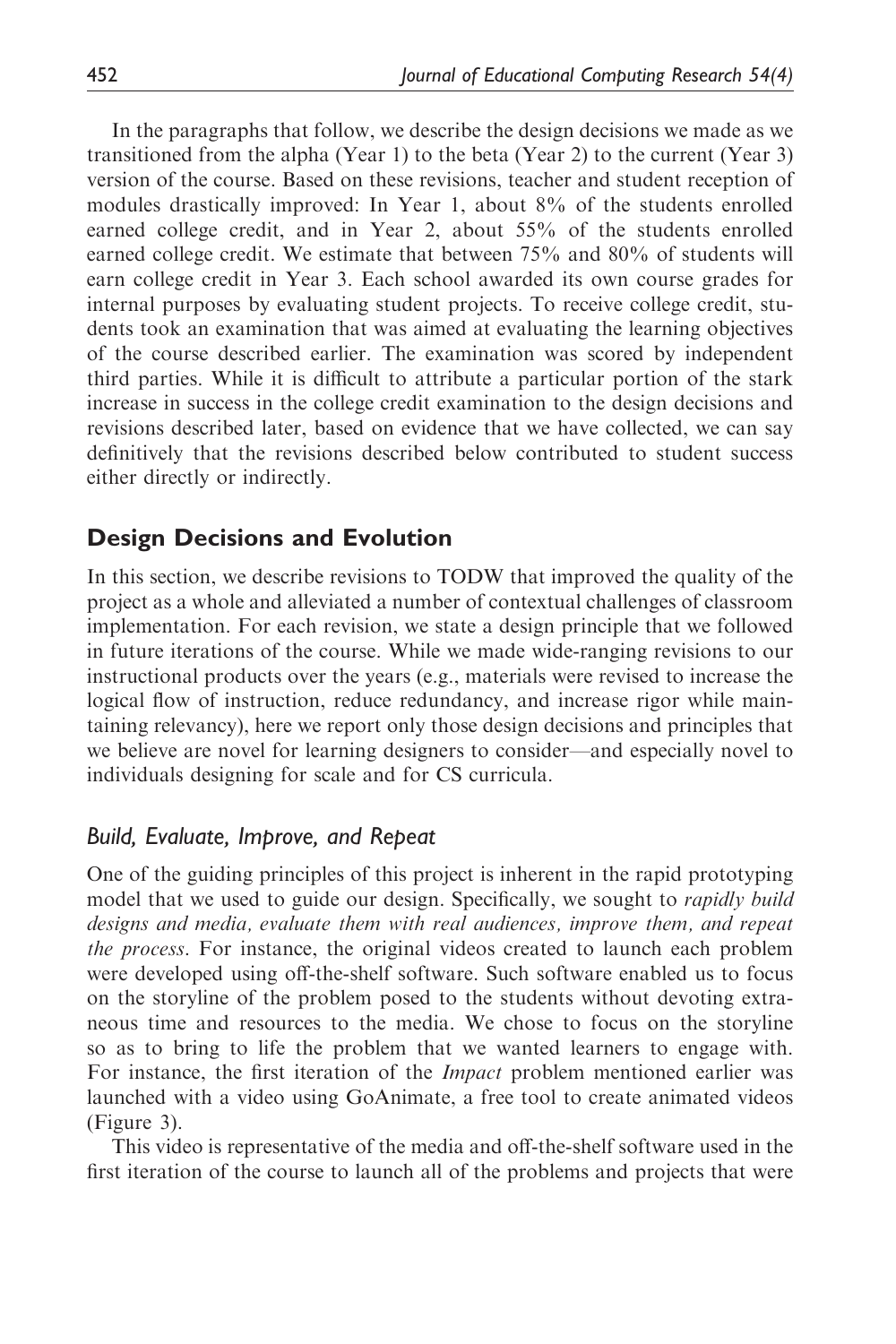

Figure 3. A screenshot of one of the GoAnimate videos used in the first iteration of Thriving in Our Digital World.

provided to students. We noted two deficiencies with these videos: First, the students had to watch the whole video to understand what they had to do. Second, we felt limited by the standardized media and lack of control. We believed that we could improve the quality of these videos by making the digital characters more likable and animated, directing learner attention as needed, and reducing extraneous information embedded in the media. To address these issues, we created introductory paragraphs to provide background information to students prior to watching the video and worked with a professional video development group to redesign our videos. To illustrate, the following is the introductory text and a screenshot (Figure 4) of the revised video $<sup>1</sup>$  we used in the</sup> second iteration of the *Impact* module:

A crime has been committed at Martindale High School, and an innocent man has been wrongly accused. A senior named Leandro was a victim of identity theft, and his online identity has been abused to cyberbully a freshman named Chris. As a result, Leandro has been expelled from school. As Leandro's friend, you must help convince the principal that Leandro is innocent! In your group examine, analyze, and organize all of the digital evidence that can exonerate Leandro. You're trying to convince the Martindale High School principal that it is highly unlikely that Leandro committed the acts accused of him, so build as strong case to that end as you can. Your job is to create a compelling presentation in order to exonerate Leandro.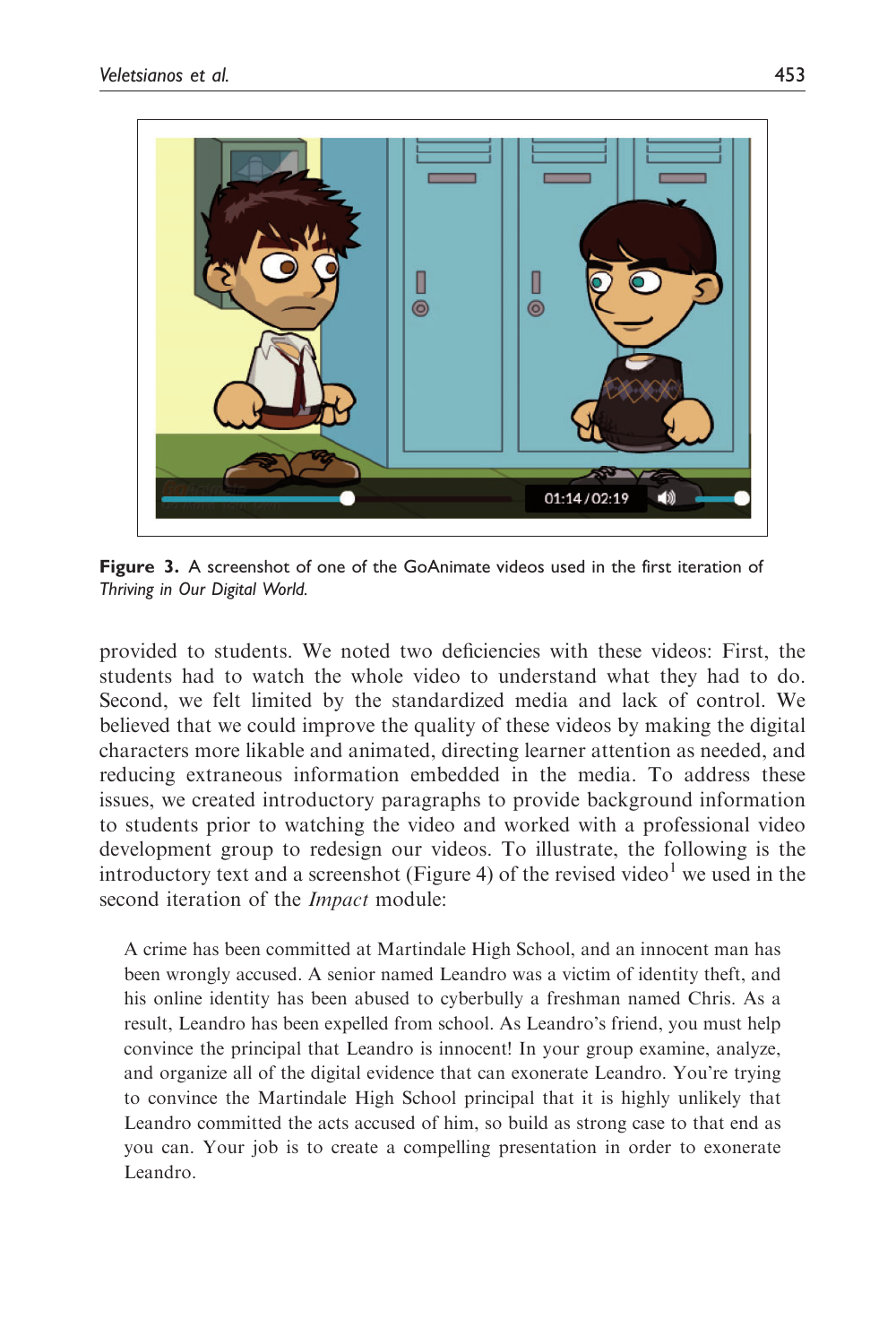

Figure 4. A screenshot of the revised video.

# Design for Replication and Flexibility to Address Scale and Problems of Variation

An explicit goal of the project was to design a course that could be scaled and replicated across multiple schools. Flexibility can allow teachers to adapt the curriculum to meet context-specific challenges and needs. Scaling this project required us to solve problems of variation (Dede, Honan, & Peters, 2005), which refers to differences between implementation sites and local issues that determine whether an innovation that is introduced will be successful or unsuccessful. Such variation is inherent in the K-12 ecosystem. For instance, pilot schools each maintained different bell schedules that required adaptations to instructional activities to fit into predetermined time limits. Thus, before we could scale our course, we had to design for flexibility, which meant providing multiple homework assignments, offering resources in a variety of media, developing alternate activities to accommodate more knowledgeable students, and providing opportunities for remediation. Thus, the design principle that we developed to guide future activities was the following: Seek flexible designs in order to address scale and variation. To illustrate how we designed for replication and flexibility, we describe below changes in our design documents shared with teachers.

Sharing instructional designs with teachers is a valuable practice because it enables designers to communicate instructions and intentions to teachers. Without instructional designs (e.g., lesson descriptions, assessment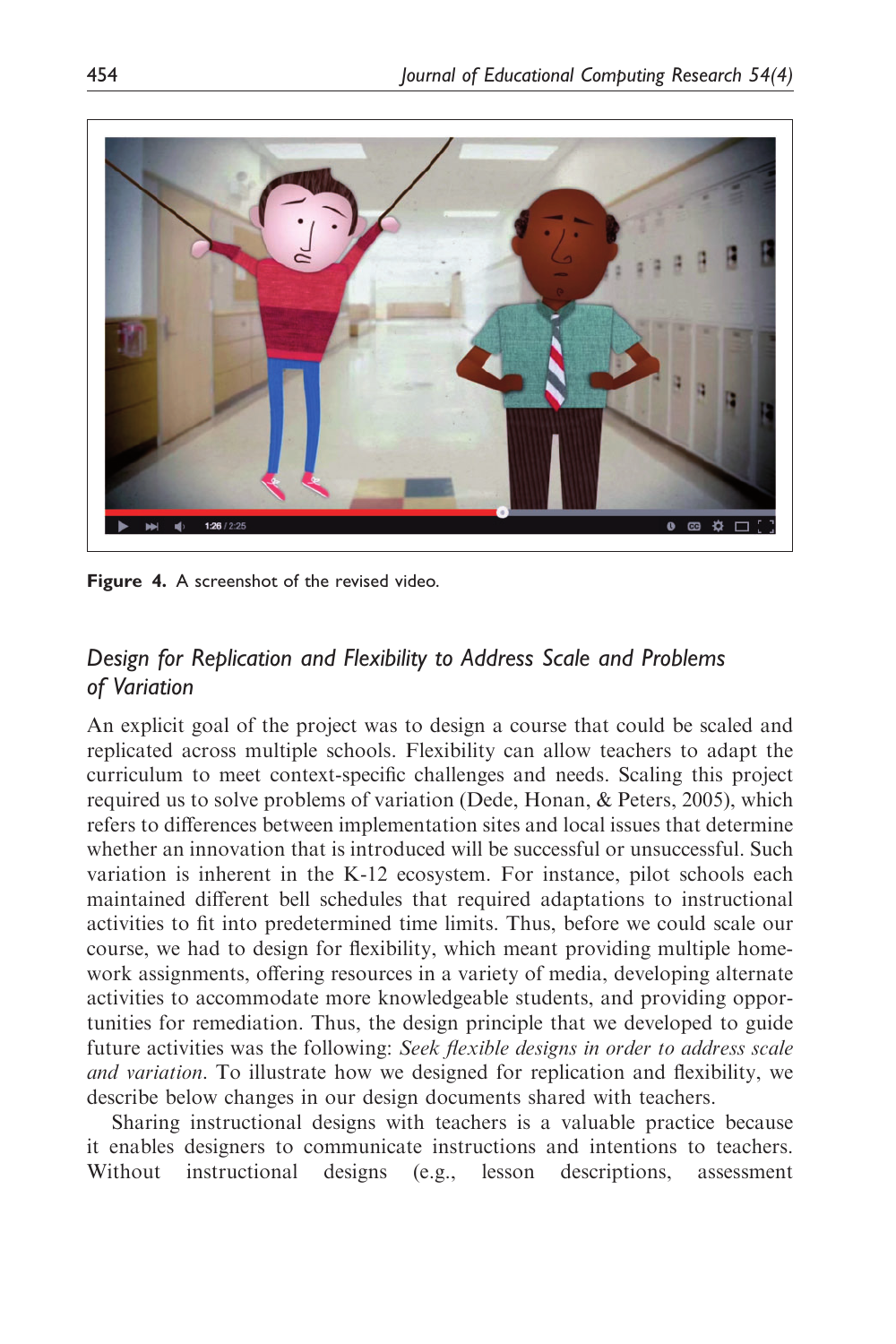instruments, etc.), teachers may miss critical instructional opportunities, especially considering the complexities inherent in blended and inquiry learning environments. Designs are only valuable if they influence teaching and learning, so teachers must consider them both informative and accessible if they are going to use them. Thus, we made instructional designs easier to locate on the online environment, provided thorough instructions, drew cleared connections between learning objectives and activities, and, to accommodate both slow-moving and fast-moving schools, provided more flexible access to curricular materials in the online environment (e.g., on-demand access on an individual basis).

#### Design a PBL-Based Curriculum but Not a PBL-Only Curriculum

Our early efforts to design PBL modules for TODW placed as many learning objectives into the overarching module project as possible. As teachers and students expressed frustration at learning objectives that had little authenticity, we observed that frustrations and dissatisfaction arose more frequently in association with objectives that were included in module projects that were tangentially related to the main project. For instance, in an early module, students were asked to develop image and audio advertisements for a company of their choosing in order to learn about digital representation and manipulation. To cover learning objectives pertinent to digital representation and manipulation, we expanded the project to include a student–employer interview during which students were asked to respond to a variety of prompts. Although the interview task itself was authentic, the questions that were included were not authentic in the context of a job interview (e.g., what digital information can and cannot be compressed?). The interview portion of the project seemed forced and became confusing. The revised project instead asked students to program a virtual video game controller, mapping the physical button pushes to binary representations that trigger a digital character's actions. Learning objectives that needed to be addressed in this module but that did not fit in this project were addressed using other approaches.

The PBL models used in the pilot curriculum was more prominent and rigid than in revised curricula that utilized more inquiry-based and teacher-centered pedagogies. Originally, teachers found the model drastically different from their own practices and cumbersome in its requirements. The rigidity of the model was off-putting to teachers, as they were being asked to trust the model and its potential outcomes, when their classroom experience was telling them otherwise. With their feedback, we decreased the demands of the model and sought to include pedagogical approaches that aligned with a socioconstructive ethos of learning but were not PBL-specific. Thus, we transitioned to a PBL-based curriculum as opposed to a PBL-only curriculum. In this way, we improved the flexibility of our approach, freed our designs from encompassing an endless array of learning outcomes, and supported teachers in making better sense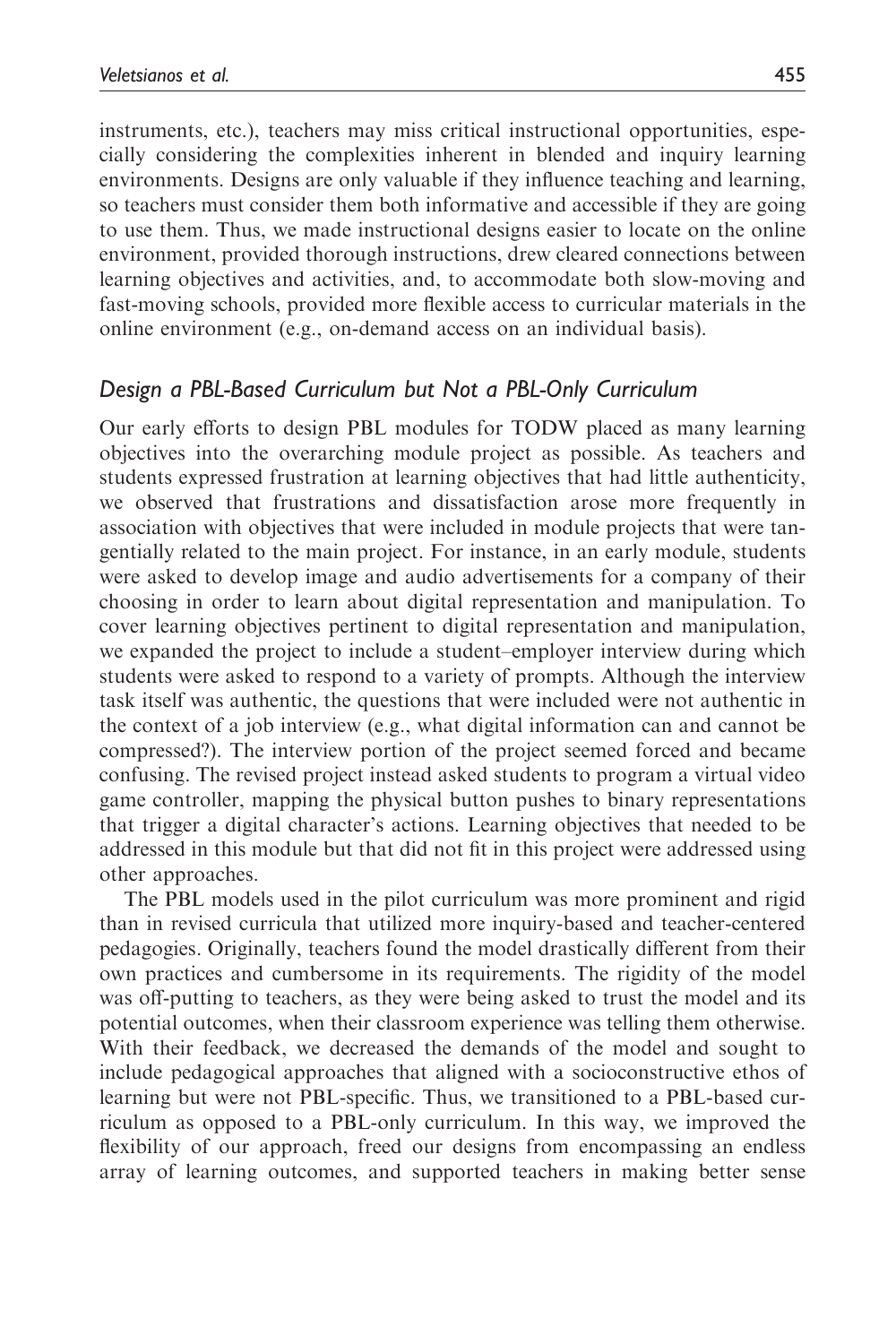and finding greater value in PBL approaches to the course. Overarching projects focused on core learning objectives, including those addressing higher order thinking skills (e.g., analysis and evaluation) that were deemed to be critical to course goals. Foundational knowledge and lower level skills were addressed with direct instruction and other student-centered alternatives.

This change was pragmatic and in accordance with our perspective that learning design is inherently a design discipline. Rather than blindly adhering to philosophical beliefs irrespective of outcomes, we hoped that this change would lead to more effective and engaging practices. While we discussed whether this change meant that the pedagogical practices were ineffective, we realized that this was a normal part of the process of introducing new practices into complex systems. Teachers enter the classroom with prior experiences, beliefs, and practices, often supported with various measures of success. Acknowledging and valuing teachers' skills and knowledge in the administration of a curricular model may promote buy in and lead to higher quality implementations.

Thus, we arrived at a third design principle: *Relying exclusively on one instruc*tional approach to teach all of the content and skills necessary may be ineffective; instead, identify learning objectives to address via an overarching project/problem and address the rest via other approaches. By relying solely on PBL, we were discounting other pedagogical approaches that were often more appropriate to the subject matter—practices that often tended to make learning more effective and efficient.

## Use Both Student-Centered and Teacher-Centered Pedagogies

Within inquiry-based curricula, there are instances in which teacher-centered approaches to instruction, such as demonstration and lecture, are practical and effective (Bransford & Schwartz, 1998). We used inquiry-learning approaches to target higher order thinking skills like analysis, evaluation, and synthesis, and teacher-centered approaches for lower order thinking skills like knowledge and comprehension. However, during our pilot implementation, we discovered that some of the PBL activities that addressed declarative knowledge consumed an overwhelming amount of classroom time. For instance, to apply binary counting to a real-world problem (i.e., too few candles for numerals), the Representation module included an assignment that asked students to write an algorithm for lighting a birthday cake using only binary numbers. The task included a project launch, narrative, anticipatory set, graphic organizers, discussion, peer feedback, and evaluation, and teachers and students spend an inordinate amount of time examining "basic" concepts in overly complex ways. The difficulty of the module's objectives did not seem to warrant the time allotted for all of these activities. As a result, we adopted the following guiding principle: While inquiry-based activities may address all of our objectives,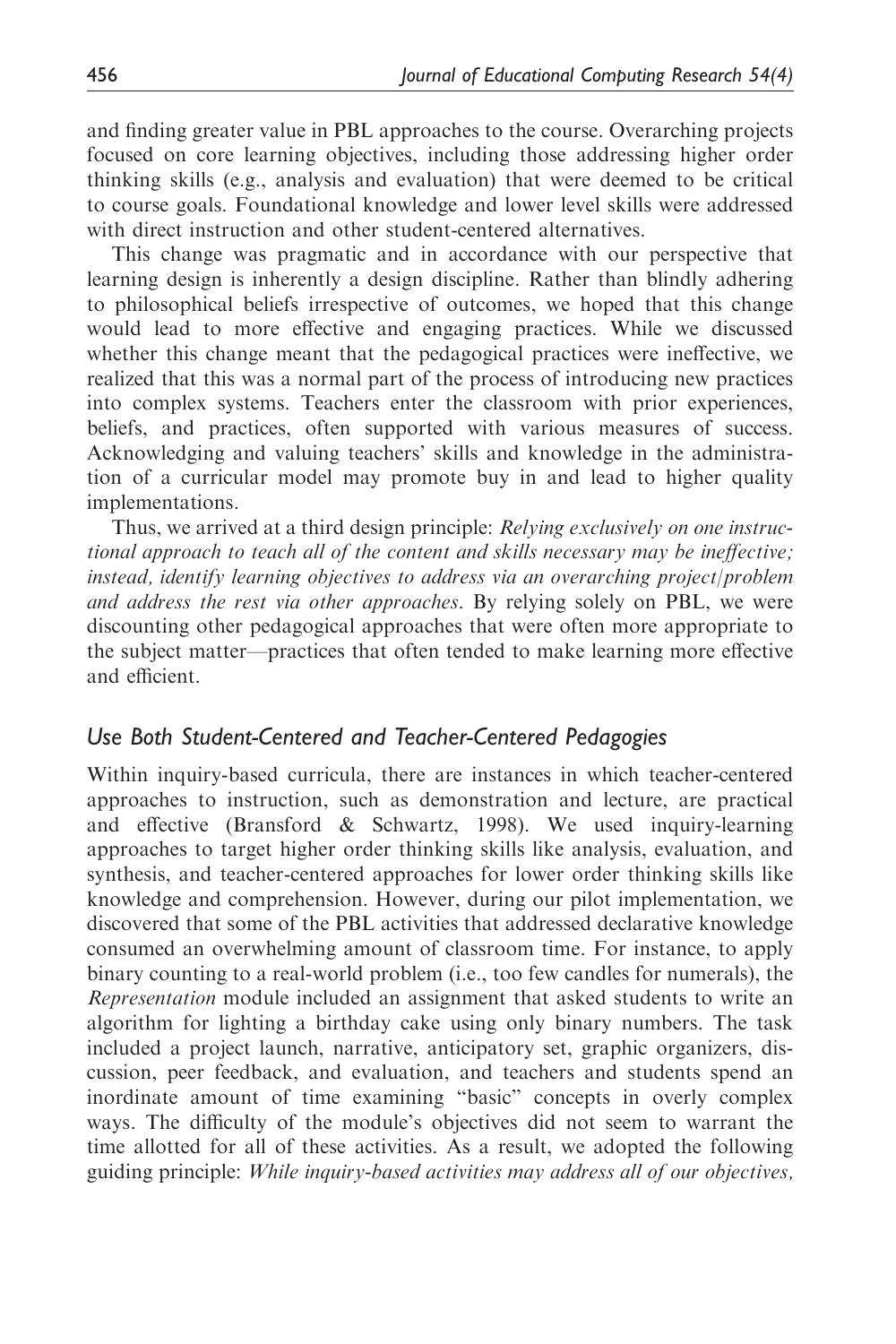address lower-order thinking and practical skills using demonstration, direct instruction, and lecture, as these approaches may be more effective and efficient.

As a result, the course makes selective use of a diverse range of pedagogical approaches. Complementing inquiry-based curricula with teacher-centered approaches appears to be especially pragmatic for classroom implementations, as we strive to provide valuable opportunities for students to experiment, discover, and construct knowledge in meaningful ways. By using teacher-centered approaches for lower order thinking and practical skills, we allow students and teachers to spend more time on exploration and experimentation.

## Provide Teachers With Experiences With Content and Pedagogies and Establish Common Expectations

All individuals teaching this course for the first time were veteran CS teachers who were relatively unfamiliar with this course's curriculum and pedagogy. For instance, some lacked prior experience and knowledge of with social networking sites and wikis, major components of the *Innovations* module. Other modules, such as Big Data, Artificial Intelligence, and Security, were daunting to teachers who were unfamiliar with these concepts. Individuals who did not participate in a summer professional development program offered prior to the teaching of the course encountered even more challenges. Additionally, all teachers felt anxious about using new pedagogies in their classroom. As the school year began, some were not comfortable with open-ended discussions, some were concerned about cooperative learning and the idea of dividing work among group members, and most were worried about classroom management. In summary, teachers were expected to teach new content and skills and to do so using pedagogies that challenged and made them uncomfortable.

All this resulted in increased demands on teacher preparation time. Teachers were expected to implement an unfamiliar curriculum and practice unfamiliar pedagogies while using an unfamiliar learning management system that housed all curricula. Teachers spent exorbitant amounts of time reviewing lesson plans and content pages, familiarizing themselves and experimenting with the learning management system, and customizing the experience for their classroom. With the exception of one site, each teacher was the lone CS teacher at their school and the only teacher of this course. Although two teachers consistently interacted with course designers and researchers, others did not, and one individual mentioned not wanting to "bother" the designers and researchers.

In the absence of adequate support at their school and preparation to use inquiry-based pedagogies in a blended learning format, the impacts of welldesigned curricula and activities may be minimal. Thus, the final principle that we devised to guide future implementation was the following: Substantial support should be provided to teachers to learn the content and pedagogies and overcome the obstacles they are facing in their day-to-day practice. Teacher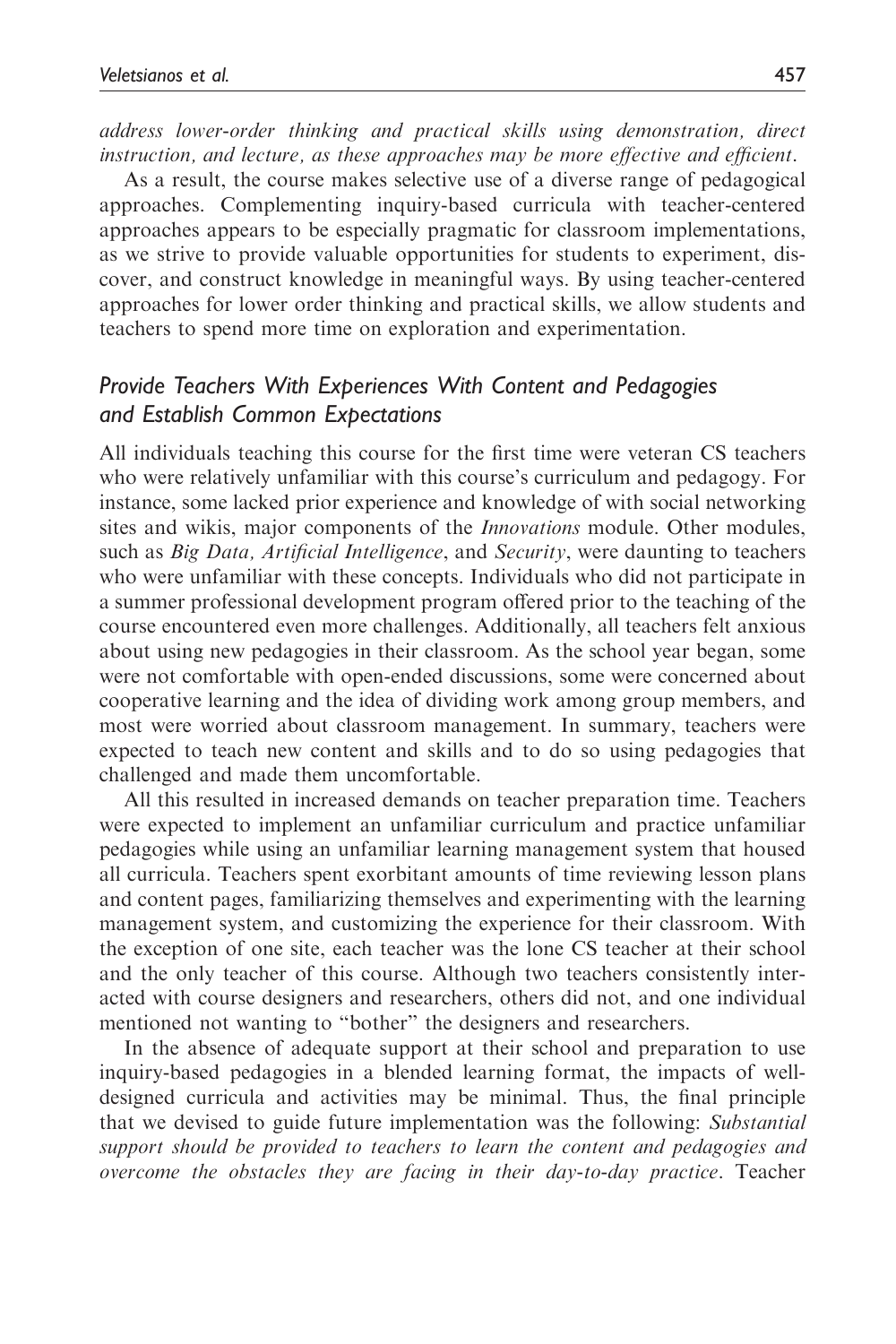learning experiences should be accompanied with feedback, support, and adequate time for practice. In our context, a face-to-face summer institute to train teachers accompanied with on-demand support throughout the year worked well. Learning new content and how to teach it in a new manner within an unfamiliar online environment is onerous. In enacting this principle in Year 2 of the project, teachers noted that experiences practicing the new pedagogies while teaching the new content were valuable. For designers and developers, providing teacher support may be time-consuming difficult, but it is critical for the successful adoption, adaptation, and implementation of a project. Consideration for how users will be prepared to enact curricula should not be overlooked.

# Conclusion

In this article, we have described TODW, its foundations and its instructional model. Next, we explained the design decisions that we made between multiple iterations of the course. These were as follows:

- . Design iteratively and rapidly, rapidly build designs and media, evaluate them with real audiences, improve them, and then repeat the process.
- . To address scale and variation, challenge designs specifically with respect to flexibility.
- . Be willing to deviate from the overarching pedagogical approach for some of the content and skills that need to be addressed, as relying exclusively on one instructional approach to teach all of the content and skills necessary may be ineffective.
- . While inquiry-based activities may address all of our objectives, address lower order thinking and practical skills using demonstration, direct instruction, and lecture, as these approaches may be more effective and efficient.
- . Provide substantial support to teachers to learn the content and pedagogies and overcome the obstacles they are facing in their day-to-day practice.

As we scale this intervention to more and more high schools, we find ourselves encountering fewer and fewer challenges. We anticipate that the curricular materials will need to be updated to maintain relevance, and as more data become available on the effectiveness of our implementations, we expect to further refine our materials and approaches. We recommend that teams involved in the design of learning materials and technology-enhanced approaches for CS consider how these principles might support their work. As socioconstructive approaches to education are gaining prominence in CS, these findings may be worthwhile to consider.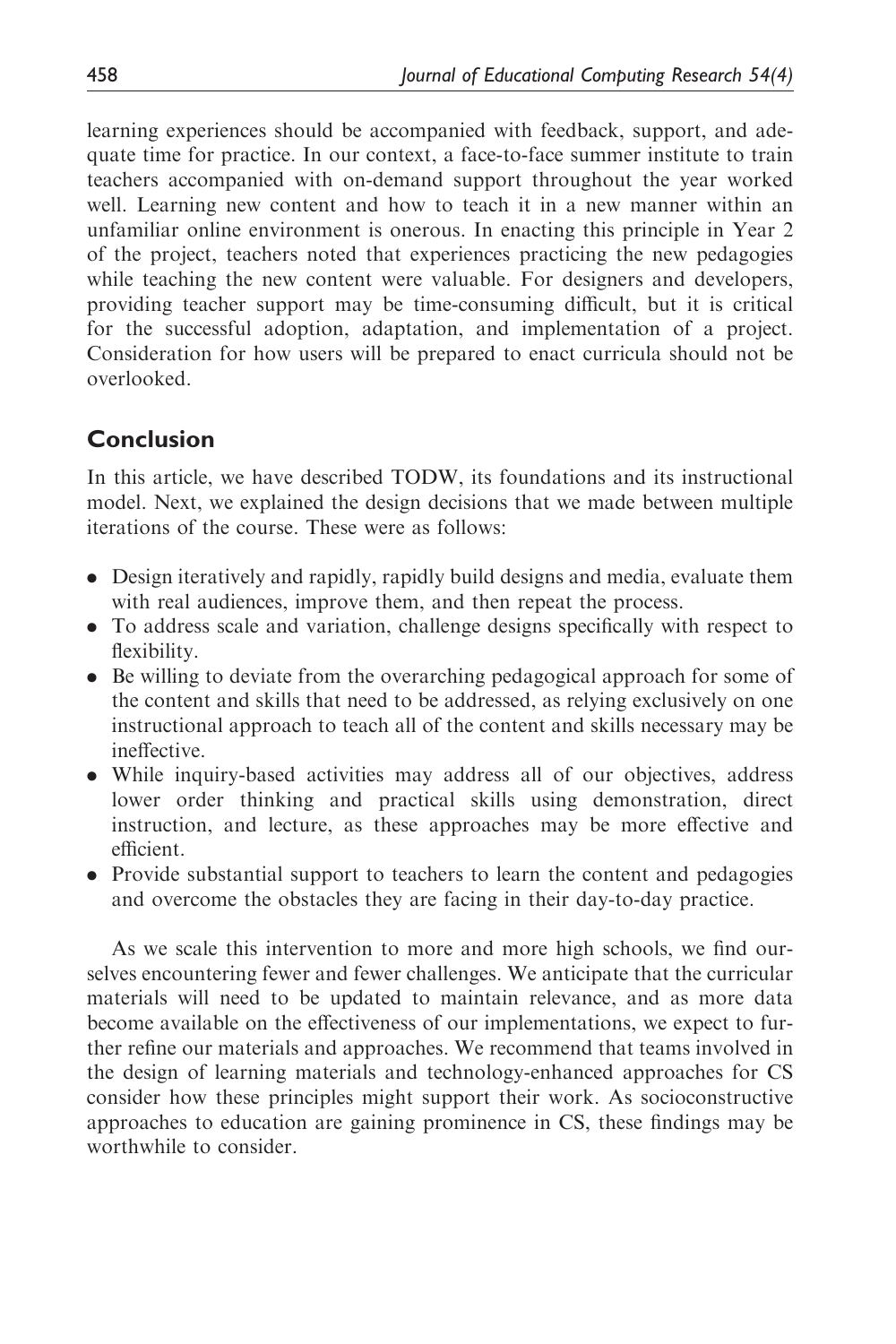#### Declaration of Conflicting Interests

The authors declared no potential conflicts of interest with respect to the research, authorship, and/or publication of this article.

#### Funding

The authors disclosed receipt of the following financial support for the research, authorship, and/or publication of this article: This article was provided by the National Science Foundation under awards CNS-1138506 and DRL-1441009 and by the State of Texas under the OnRamps Program, coordinated by The University of Texas at Austin. Veletsianos also acknowledges funding received by the Canada Research Chairs program.

#### Notes

- 1. The video can be seen at https://www.youtube.com/watch?v=5g\_WGXJdc
- 2. Data for Advanced Placement participation are drawn from Ericson (2014). The demographics of the corresponding populations within the State of Texas are roughly 11.32% Black and 36.71% Hispanic.

#### References

- Almstrum, V., Hazzan, O., Guzdial, M., & Petre, M. (2005). Challenges to computer science education research. Proceedings From SIGCSE '05: The 36th SIGCSE Technical Symposium on Computer Science Education. St. Louis, MO: Association for Computing Machinery.
- Anderson, J. R. (1982). Acquisition of cognitive skill. Psychological review, 89, 369–406.
- Astrachan, O., Osborne, R. B., Lee, I., Beth, B., & Gray, J. (2014, March). Diverse learners, diverse courses, diverse projects: Learning from challenges in new directions. Proceedings of the 45th ACM Technical Symposium on Computer Science Education (pp. 177–178). New York, NY: ACM.
- Baron, G. -L., Drot-Delange, B., Grandbastien, M., & Tort, F. (2014). Computer science education in French secondary schools: Historical and didactical perspectives. Transactions on Computing Education, 14(2), 11, 1–11, 27.
- Bell, T., Andreae, P., & Robins, A. (2014). A case study of the introduction of computer science in NZ schools. Transactions on Computing Education,  $14(2)$ , 1–10.
- Bransford, J., & Schwartz, D. (1998). A time for telling. Cognition and Instruction, 16(4), 475–522.
- Brown, N. C. C., Sentance, S., Crick, T., & Humphreys, S. (2014). Restart: The resurgence of computer science in UK schools. Transactions on Computing Education, 14(2), 1–9.
- Cognition and Technology Group at Vanderbilt. (1990). Anchored instruction and its relationship to situated cognition. Educational Researcher, 19(6), 2–10.
- Cognition and Technology Group at Vanderbilt. (1992). The Jasper experiment: An exploration of issues in learning and instructional design. Educational Technology, Research and Development, 40(1), 65–80.
- Dede, C., Honan, J. P., & Peters, L. (2005). Scaling up success: Lessons learned from technology-based educational improvement. San Francisco, CA: Jossey-Bass.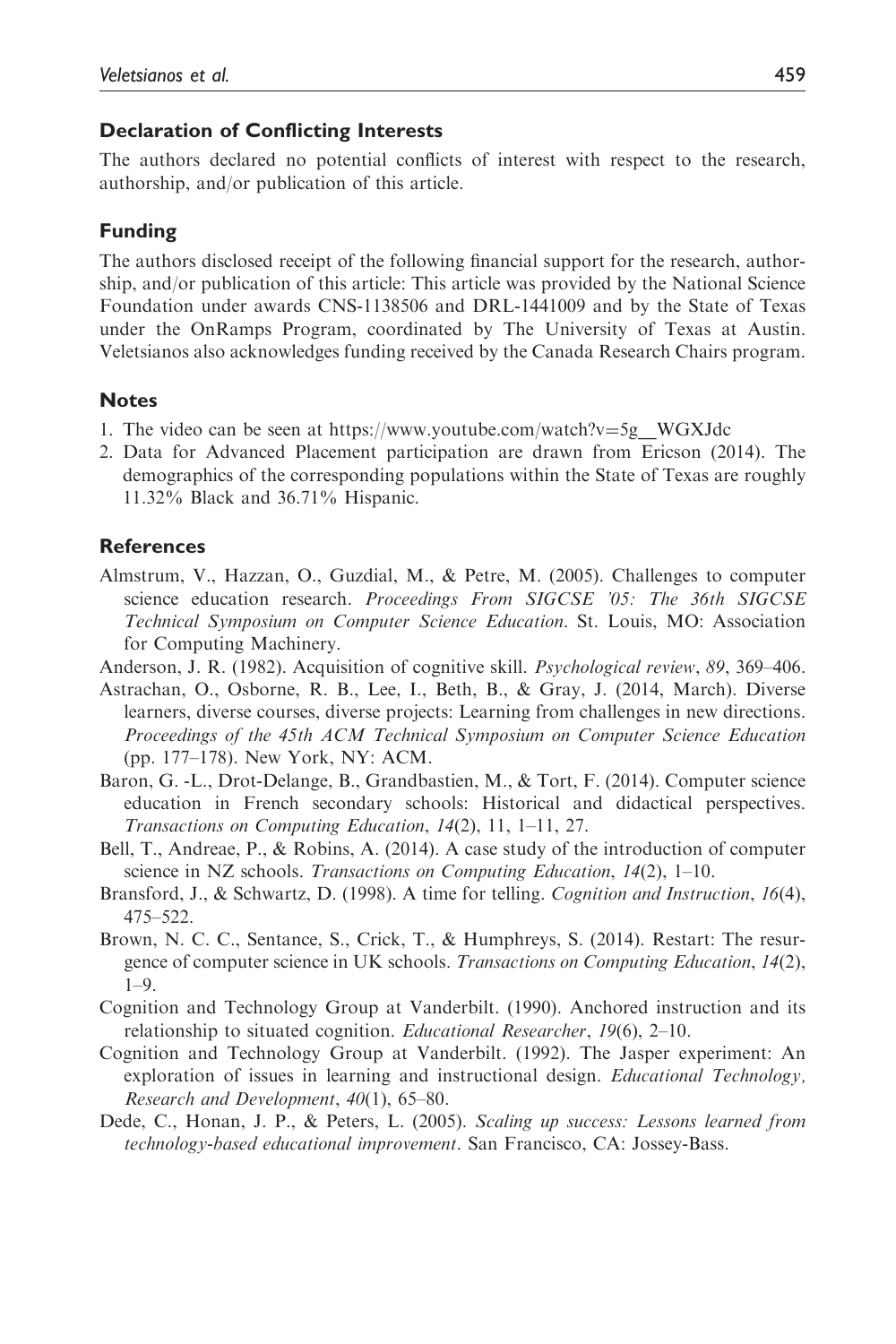- Ericson, B. (2014). Detailed data on pass rates, race, and gender for 2013. Retrieved from http://home.cc.gatech.edu/ice-gt/556
- Exploring Computer Science. (2015). Exploring computer science: Our mission. Retrieved from http://www.exploringcs.org/about/mission
- Gal-Ezer, J., & Stephenson, C. (2009). The current state of computer science in U.S. high schools: A report from two national surveys. Journal for Computing Teachers,  $1, 1-5.$
- Gilbert, J. E. (2006). Making a case for BPC [broadening participation in computing]. Computer, 39(3), 83–86.
- Girl Scouts Research Institute. (2012). Generation STEM: What girls say about science, technology, engineering, and math. New York, NY: Girl Scouts of the USA.
- Guzdial, M. (2011). Learning how to prepare computer science high school teachers. Computer, 44(10), 95–97.
- Krajcik, J. S., & Blumenfeld, P. C. (2006). Project-based learning. In R. K. Sawyer (Ed.), The Cambridge handbook of the learning sciences (pp. 317–330). Cambridge, England: Cambridge University Press.
- Kumar, D. D. (2010). Approaches to interactive video anchors in problem-based science learning. Journal of Science Education and Technology, 19(1), 13-19.
- Reeves, T. (2006). Design research from the technology perspective. In J. V. Akker, K. Gravemeijer, S. McKenney & N. Nieveen (Eds.), Educational design research (pp. 86–109). London, England: Routledge.
- Reeves, T. (2011). Can educational research be both rigorous and relevant? The pendulum swings: Rigor and relevance. Educational Designer, 1(4), 1–24.
- Ryoo, J., Margolis, J., Lee, C., Sandoval, C., & Goode, J. (2013). Democratizing computer science knowledge: Transforming the face of computer science through public high school education. Learning, Media & Technology, 38(2), 161–181.
- Sandoval, W. (2004). Developing learning theory by refining conjectures embodied in educational designs. *Educational Psychologist*, 39(4), 213–223.
- Simard, C., Stephenson, C., & Kosaraju, D. (2010). Addressing core equity issues in K-12 computer science education: Identifying barriers and sharing strategies. Paulo Alto, CA: Anita Borg Institute for Women and Technology.
- The College Board. (2010). AP computer science: Principles learning objectives and evidence statements. New York, NY: The College Board.
- The College Board. (2014). CS principles framework. Retrieved from http://www.csprinciples.org/home/about-the-project/docs/CSPrinciples-Framework-March-2014- DRAFT.pdf?attredirects=0&d=1
- Tripp, S., & Bichelmeyer, B. (1990). Rapid prototyping: An alternative instructional design strategy. Educational Technology Research and Development, 38(1), 31-44.
- Wang, F., & Hannafin, M. J. (2005). Design-based research and technology-enhanced learning environments. Educational Technology Research and Development, 53(4), 5–23.
- Wiggins, G., & McTighe, J. (2006). Understanding by design. Upper Saddle River, NJ: Pearson Education.